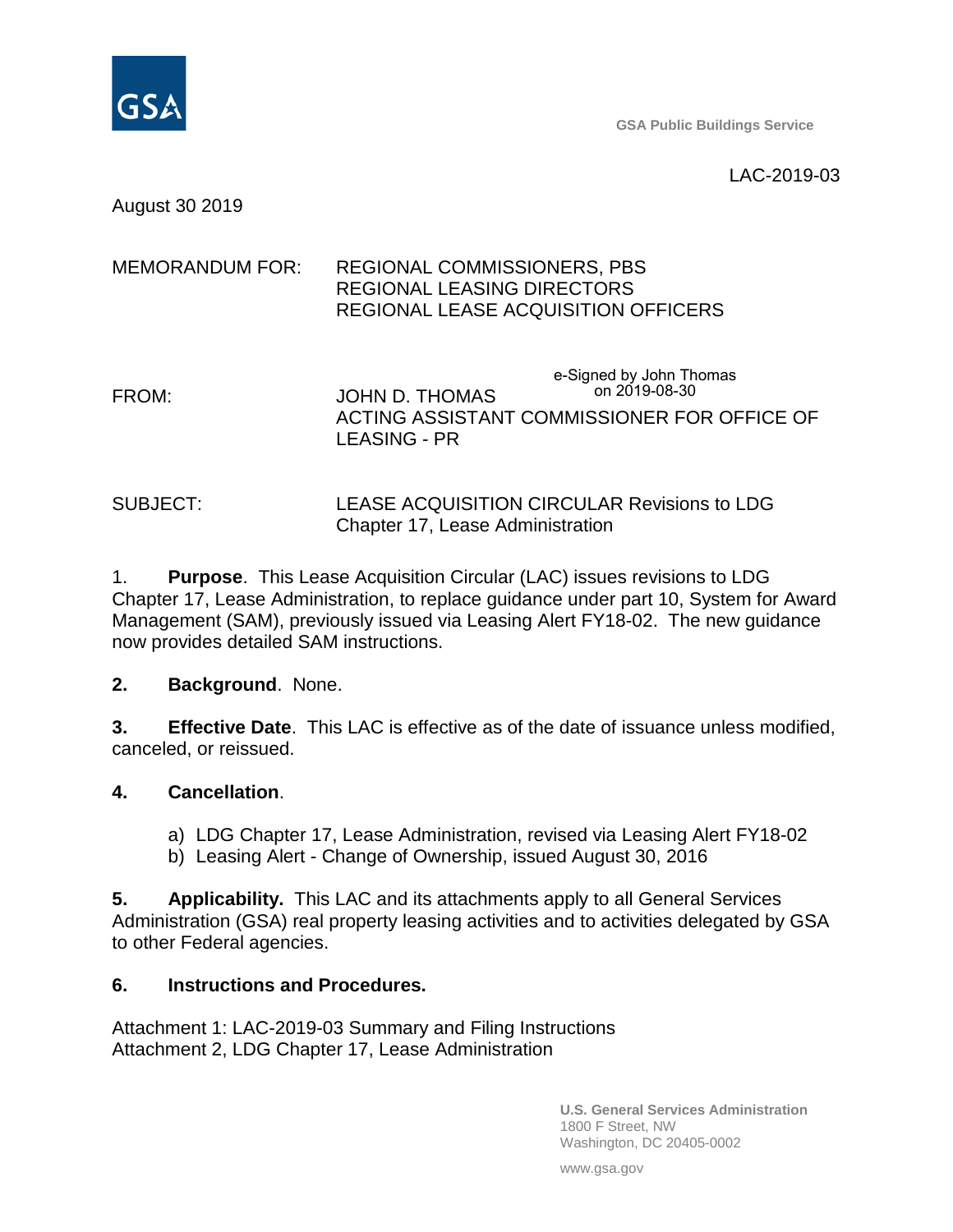## **LAC-2019-03 Summary and Filing Instructions**

LAC-2019-03 issues the policy listed below:

## *Leasing Desk Guide Chapter 17 (Revised), Lease Administration*

This Leasing Alert revises Leasing Desk Guide Chapter 17 as follows:

- a. Replaces guidance under part 10, System for Award Management (SAM), previously issued via Leasing Alert FY18-02. The new guidance now provides detailed SAM instructions.
- b. Revises guidance under part 11.d, Novation Agreement or Lease Assumption and Assignment:
	- 1. Removes GSA Form 3518-SAM as a submittal requirement, in accordance with Leasing Alert FY18-01.
	- 2. Incorporates and revises guidance under Leasing Alert entitled "Change of Ownership" issued August 30, 2016, regarding the effective date of Novations and the disposition of rents during the Novation process.
- c. Updates to part 11.e, Changes in Payment. Section no longer titled Changes in Payee and describes limited circumstances for changes in payment and/or payee.

#### **LDG Filing Instructions**

| <b>Part</b>                      | <b>Remove Pages</b> | <b>Insert Pages</b> |
|----------------------------------|---------------------|---------------------|
| Chapter 17, Lease Administration | 17-i – 17-63        | 17-i – 17-66        |